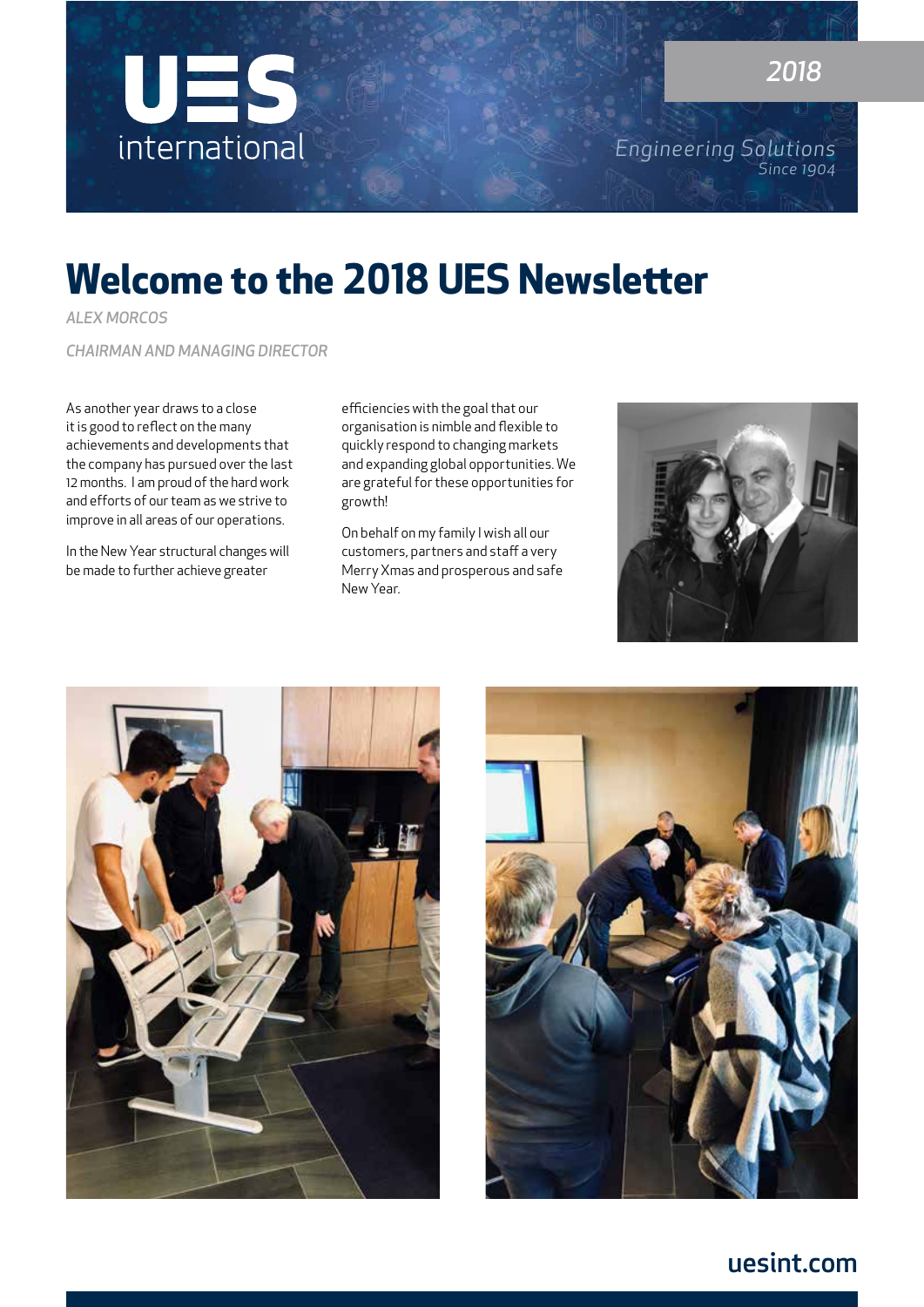

### *We are well satisfied with results to date and will finish the first half of our financial year with further growth*

A Following the great sales results achieved last financial year there was some thought that it may be difficult to reproduce these over the July-December 2018 period. We are well satisfied with results to date and will finish the first half of our financial year with further growth over that previous record year.

We continued our regular managers

conferences which were held in Perth, Darwin and Sydney this year. This is the ideal forum for interaction within the management team to implement plans for our future. In the coming year we will look to holding additional sales conferences in a format involving both the internal and external sales teams as well as our regular managers meetings.

UES again attended the IAA Exhibition in Germany and are now eager to introduce some exiting new products into our market in the new year. We look forward to 2019 with a great deal confidence and would like to sincerely thank all our business partners for contributing to our ongoing success.



Sydney Managers Conference 2018

## **Operations**

*PETER MUNDY*

### *2019 will again be a busy year with more changes coming across our entire branch network. Exciting times ahead.*

Wow, how fast has this year gone? Here we are again in December planning our holidays and shutdown period. So as another year ends lets reflect on what has happened in the time since the last years newsletter was published.

Purchasing have seen a lot of changes in 2018 and we have now reduced our stock levels and increased our fill rate

Our SA branches of UES and Fitch merged into one new site at 513 Grand Junction Rd Wingfield in September. David and the team worked tirelessly over a 3 month period to make this happen.

UES Jennings was merged into the UES ERP system and now functions as another warehouse within the group. Having everyone working from the same system definably has its advantages.

Michael and the team in the Bunnings operation have continue the great work

of ensuring all orders are picked, packed and shipped within 48 hours.

Ray and his team at the DC are getting on top of what was frankly a very difficult last half of 2018, with changes to our supply chain meaning they were constantly under pressure, but as always they were up for the challenge.

2019 will again be a busy year with more changes coming across our entire branch network. Exciting times ahead.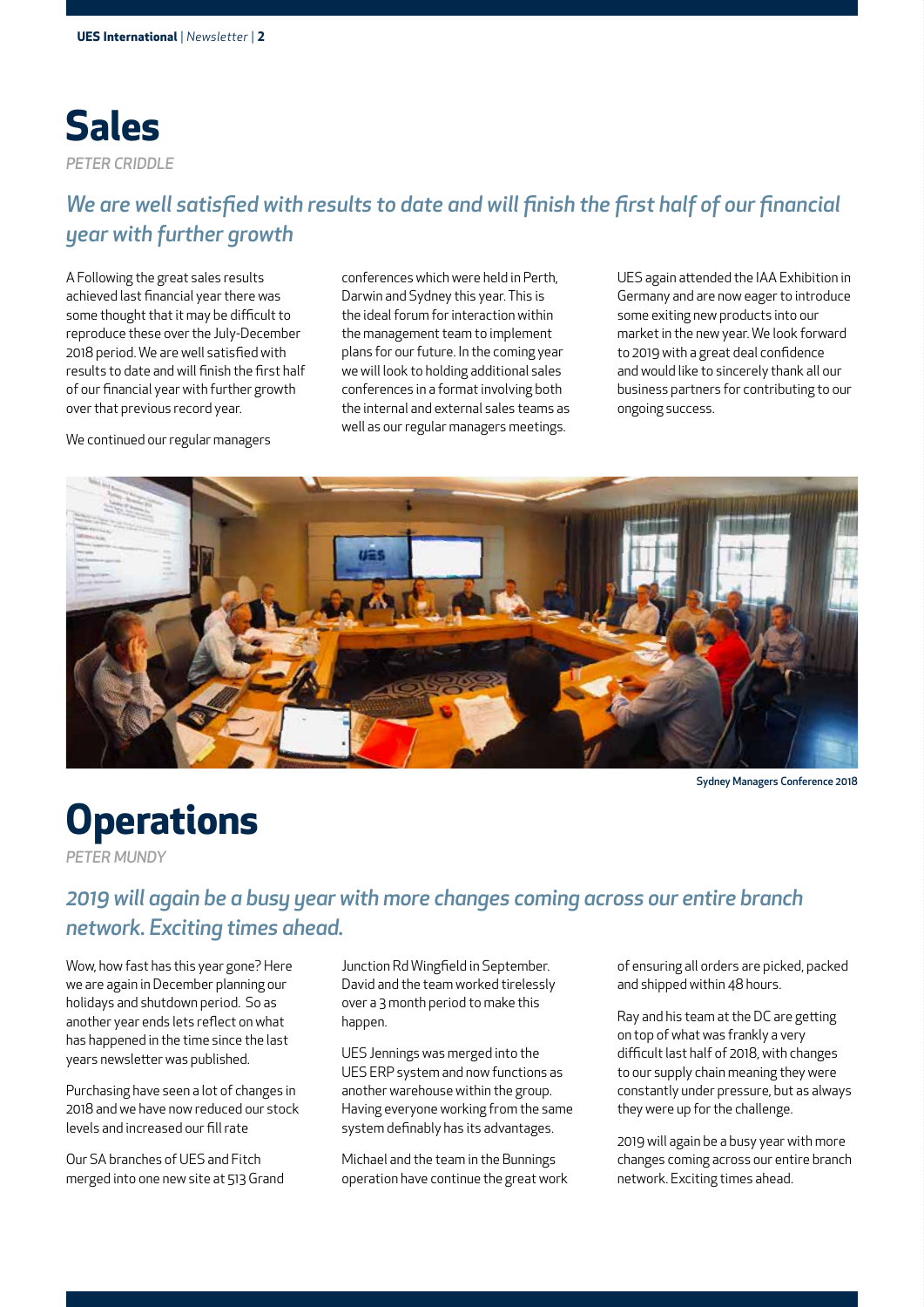## **UES Seating**

*TANYA BALUK*

*Throughout the year we were pleased to welcome customers and industry colleagues from around Australia and the world who accepted our open invitation to visit.*

Seasons greetings to all from the UES Seating teams in Australia, USA and South Korea. We would also like to thank all our valued customers for their continued support throughout 2018.

This year we manufactured our first made in the USA orders and opened our US based service and installation division.

Our team attended conferences in Europe, North America (including Mexico) and visited ferry operators and shipyards around the world.

From our family to yours, we wish you all safe and happy holiday and a prosperous new year.



Marine Interior Furniture



2018 Workboat New Orleans



UES Marine Interiors







LUXForm Travel Sea-Force with UES Premium Upholstery

### uesint.com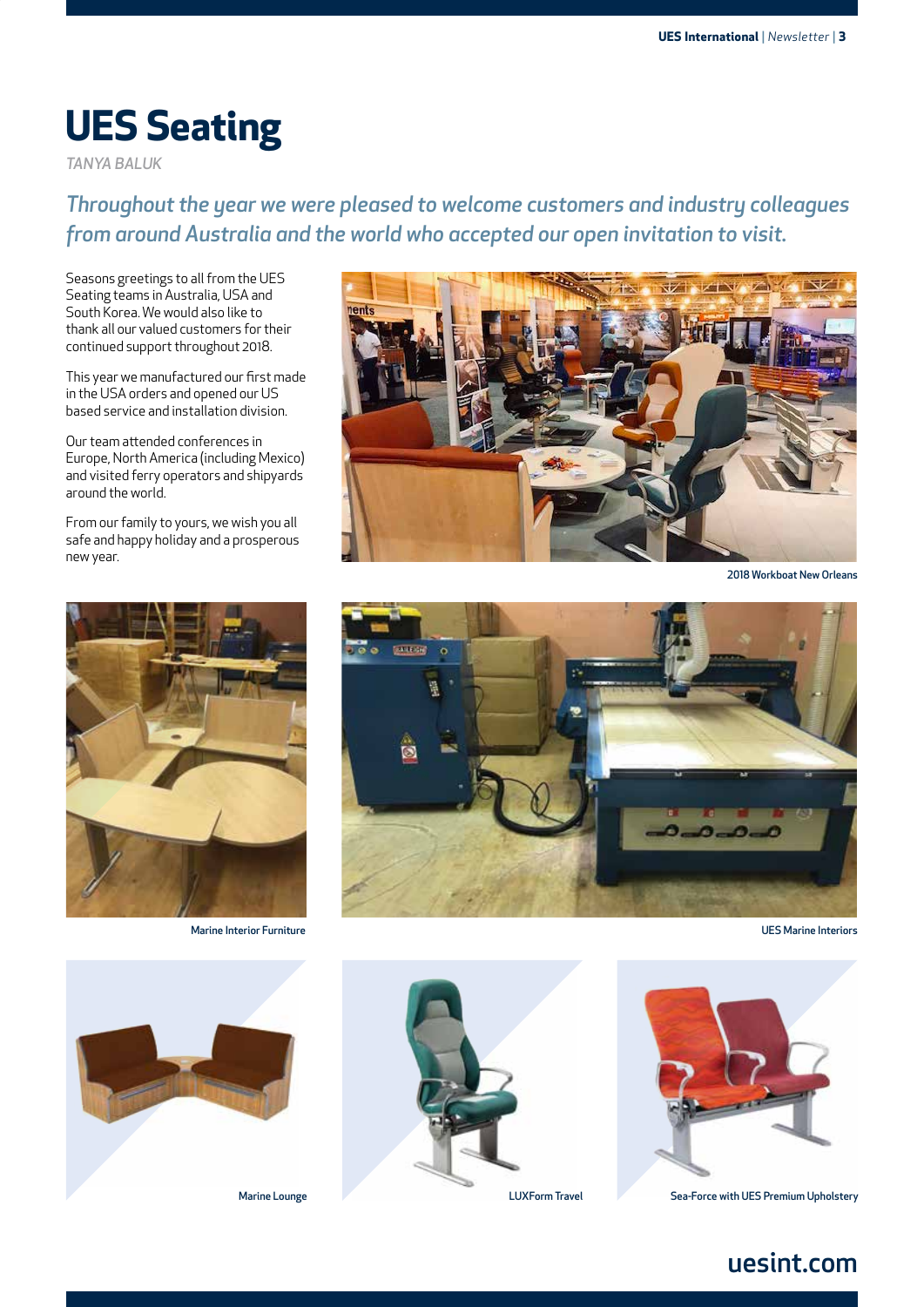# **UES USA Inc**

*VICTOR LAVROV*

### *In 2018 we manufactured and delivered to our American customers more than 1,000 seats and other marine furniture.*

UES USA INC. crew has proven to be ready to respond the most challenging situations with dedication, respect and pride for the work we do.

Panther Engineering continued to service the aerospace and defense industries delivering complex high quality machined products. We passed this year AS9100D and ISO9100:2015 audit and we presently have the highest quality control certifications.

In 2018 we manufactured and delivered to our American customers more than 1,000 seats and other marine furniture.

There are now new customers requesting and buying our UES hardware.

In response to increased demand for our products and services our Fullerton and Anaheim buildings became inadequate and will be moving to a new larger manufacturing plant in January 2019.

We are continuing to position ourselves to meet tomorrow's challenges and look forward to working with all of you as we take UES USA INC to the next level.





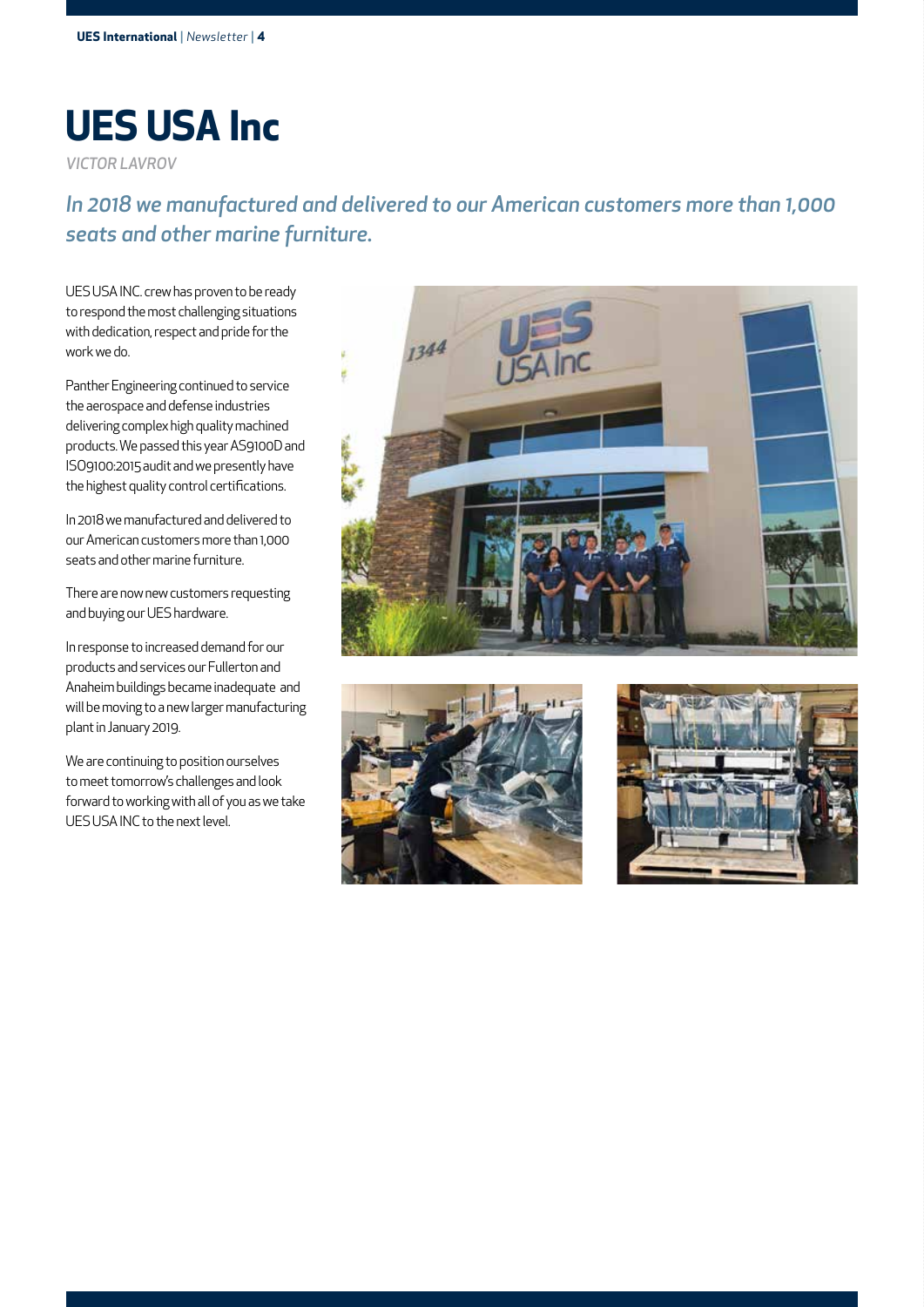## **Design & Engineering**

*BRANDON CLARK*

### *As usual, it's been a busy design year at UES.*

Taking a fresh approach to flexible, robust and low maintenance exterior marine seating, we've designed the Newport seat to once again give our seating a viable point of difference in the market.

We've also been involved in the driver seating aspect of Melbourne's High Capacity Metropolitan Train (HCMT); adapting and configuring a proven product to specific requirements, including a customised armrest bracket to achieve improved ergonomics for the operator.

Collaroy, the last of the Freshwater Class ferry refits was undertaken this year. Working with Harbour City Ferries, we create the most customised layout and tapered end benches yet devised and supplied, to compliment and follow the contours of these icon Manly commuter vessels.

Supporting the Roads and Maritime Services development of improved servicing access for traffic lights, we have developing customised components as production solutions and even enjoyed a visit their facility in Newcastle for some hands-on time with their prototype unit.

The Luxform seating range has continued to grow through expanding accessory options, including a variety of privacy pods, new armrests and footrests.





Bulkhead Mounted Newport

Deck Mounted Newport



MV Collaroy - Sydney Ferries





Bi-Folding Armrest Luxury Privacy Pod - LUXForm Haven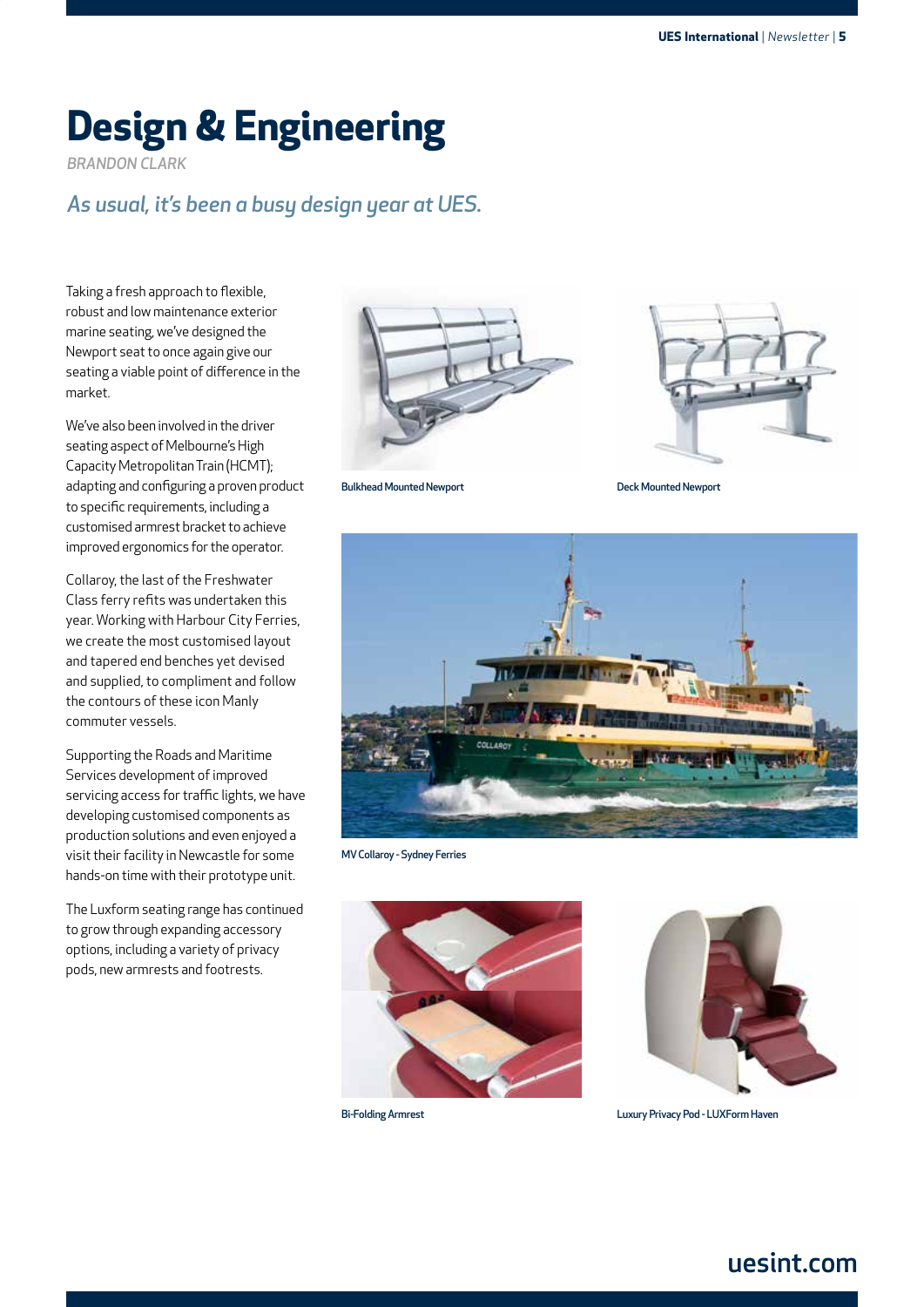## **UES Jennings**

#### *CLAYTON EVELYN*

#### *Customer shopping experience has been lifted to a high not before seen*

Another year has passed, and many changes have been made at Jennings. We have undertaken a major face lift at the South Nowra store both inside and out. The external façade has been freshened up giving the tired old brickwork a new painted look and signage added to the windows to inform passers-by what they can expect to find once inside.

The inside has undergone major changes with the serving counter being relocated adjacent to the entrance, new shelving all at a lower height so you are able to see across the entire shop floor, new layout and categories segmented and sign posted so customers can easily locate product. Product rationalisation has been a big focus over the previous year and will continue to be so to make our product relevant to the market and updated with new fashions and technologies.

The customer shopping experience has been lifted to a high not before seen in the Jennings business and is a testament to all the staff that went through the changes and helped with the upgrade.



Freshened UES Jennings external façade



Inside UES Jennings shop floor



## **Export**

#### *JOHN BAO*

### *Where we have further developed into the seating market in Southeast Asia and China, in which our high quality products now has been well recognized.*

We continue to service the South East Asia region, we are looking into establishing distribution partner in this region to further expanding our market opportunity.

It was a tough year of the global economy environment, the uncertainties of the US and China standoff, European internal struggle, we are very fortunate that our strong production capability and

diversify product ranges have given us the chance to stay ahead in our export market, continue grows in Asian region such as Vietnam, Thailand, Malaysia , Indonesia, also in Europe and India.

Where we have further developed into the seating market in Southeast Asia and China, in which our high quality products now has been well recognized.

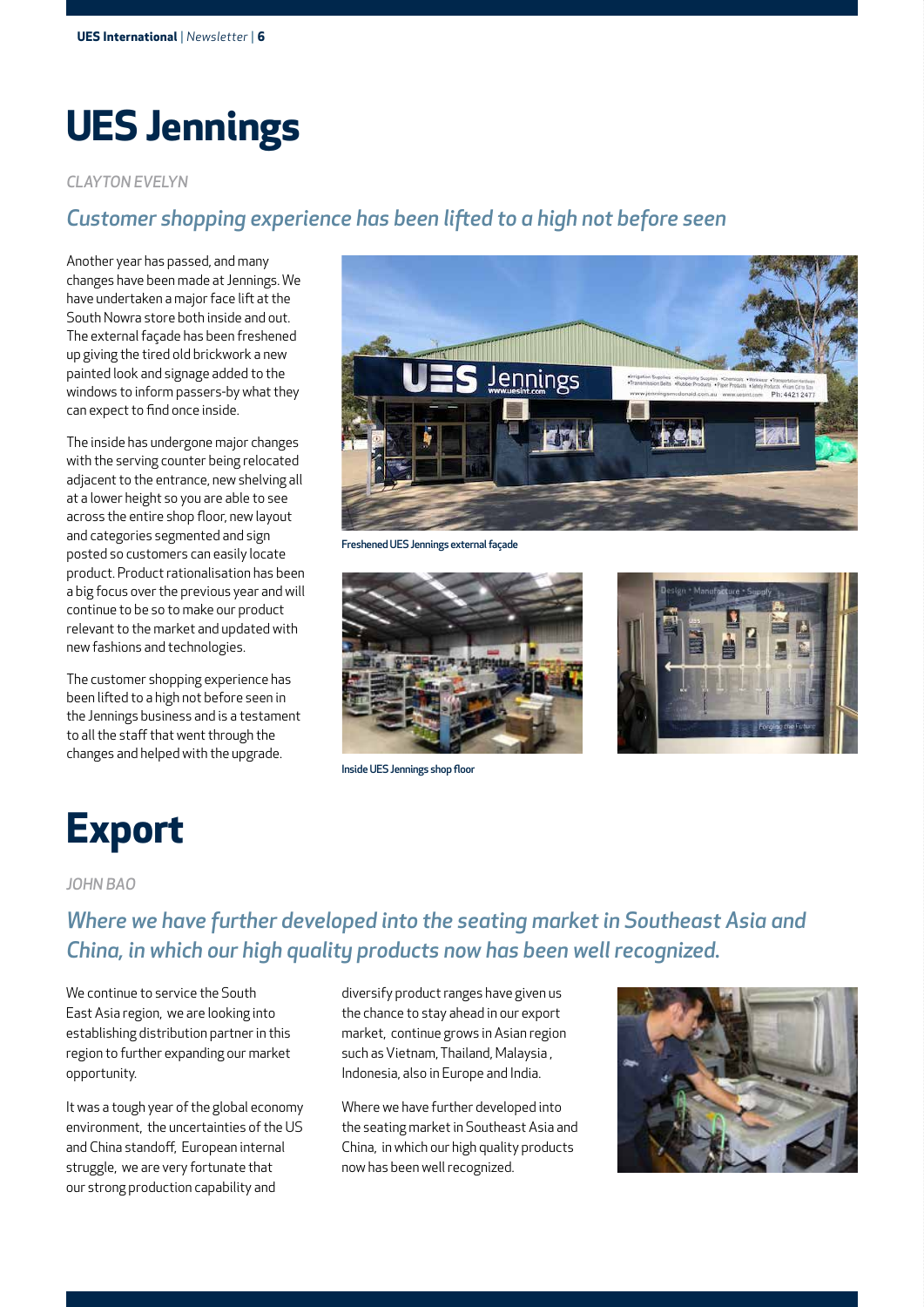## **UES Fitch**

*DAVID CHAND*

### *Fitch has undergone a fresh new look, providing a more positive synergy for our customers.*

UES acquired Fitch the Rubber Man back in 2010 and the long awaited merger has finally been achieved.

In September both Rubber & UES's Regency Park operations were merged into one at our new site at 2/513 Grand Junction Road, Wingfield. A lot of prep and hard work has been done by our teams here and in HO to achieve the build, move & merger to create a megastore.

The new flagship megastore has given

us a great opportunity to showcase our extensive range of rubber, seating and engineering solution products. No double everyone here is proud of this achievement and we look forward to sharing the knowledge and providing the friendly service to our diverse range of customers.

Wishing everyone a Merry Christmas and Happy New Year from Johnny, Chris, Heinz, Marquis, Mark, Keith & David.

## **Accounts**

*JULIA LIN*

It has been a busy year in accounts, having focused on efficiencies and internal systems to promote and support UES's growth.

With the amalgamation of UES Fitch & UES Jennings into one accounting system, and incorporating our UES USA Inc business all under one umbrella, we have significantly improved our internal processing capacity, and put mechanisms in place to support our projected growth.



UES Fitch flagship megastore in Wingfield



Inside the UES Fitch megastore



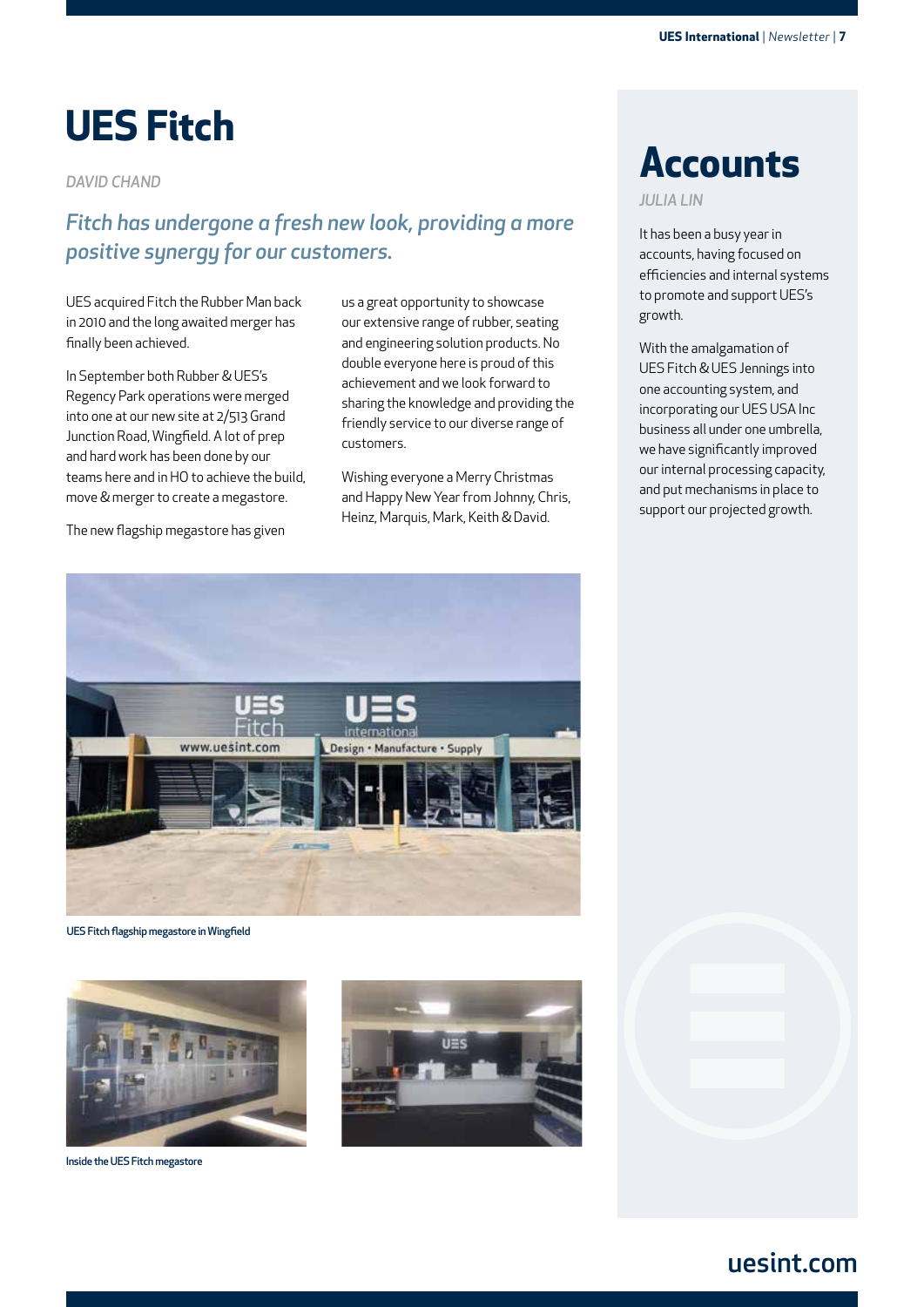

*SARAH DEALL*

The Marketing Team Ted, Bailey and Sarah would like to thank everyone at UES for their support and feedback throughout the year. We have enjoyed working with you all, and we are excited for the year to come!

Over the year, we've sent 103,514 emails, improved our website content, tripled our online sales, helped revamp the new Adelaide, UES Jennings and Melbourne showrooms and launched 28 new products, and the team have attended 18 trade shows amongst us.

We also encourage everyone to watch the UES Seating video we created to present to the Maritime Industry at Interferry, incorporating our unique story, the importance of UES USA Inc and the projects we are part of.

Wishing all the very best for the break, and keep sharing your project photos with us! We love to see all the interesting projects UES involved with.





UES VIC Showroom UES Seating Promotional Film





## **Drivers Seating**

*SIMON ALLEN*

### *UES now has agreements in place to supply seats to underground suburban rail in Melbourne.*

2018 has been very much a continuation of 2017. UES is heavily invested in the Suburban Rail, Locomotive, Light rail and Tram sectors of the transport industry.

Our ability to resolve client queries to present a final product that is tested, comfortable, good looking, ergonomic and most of all approved by the people using the seat- the machine operators.

So continuing on from last year UES now has agreements in place to supply seats to underground suburban rail in Melbourne and trams in Melbourne

after supplying seating to the trams in Adelaide. Our work with the Locomotive industry has also seen sales into this sector and is now seen as our next step.

There are more contracts we are working on to deliver seating to the general suburban rail network and trams in Melbourne. UES is also working with major rail suppliers to provide seating for the next stage of the Perth suburban rail network.

Merry Christmas and a Happy New Year to all at UES